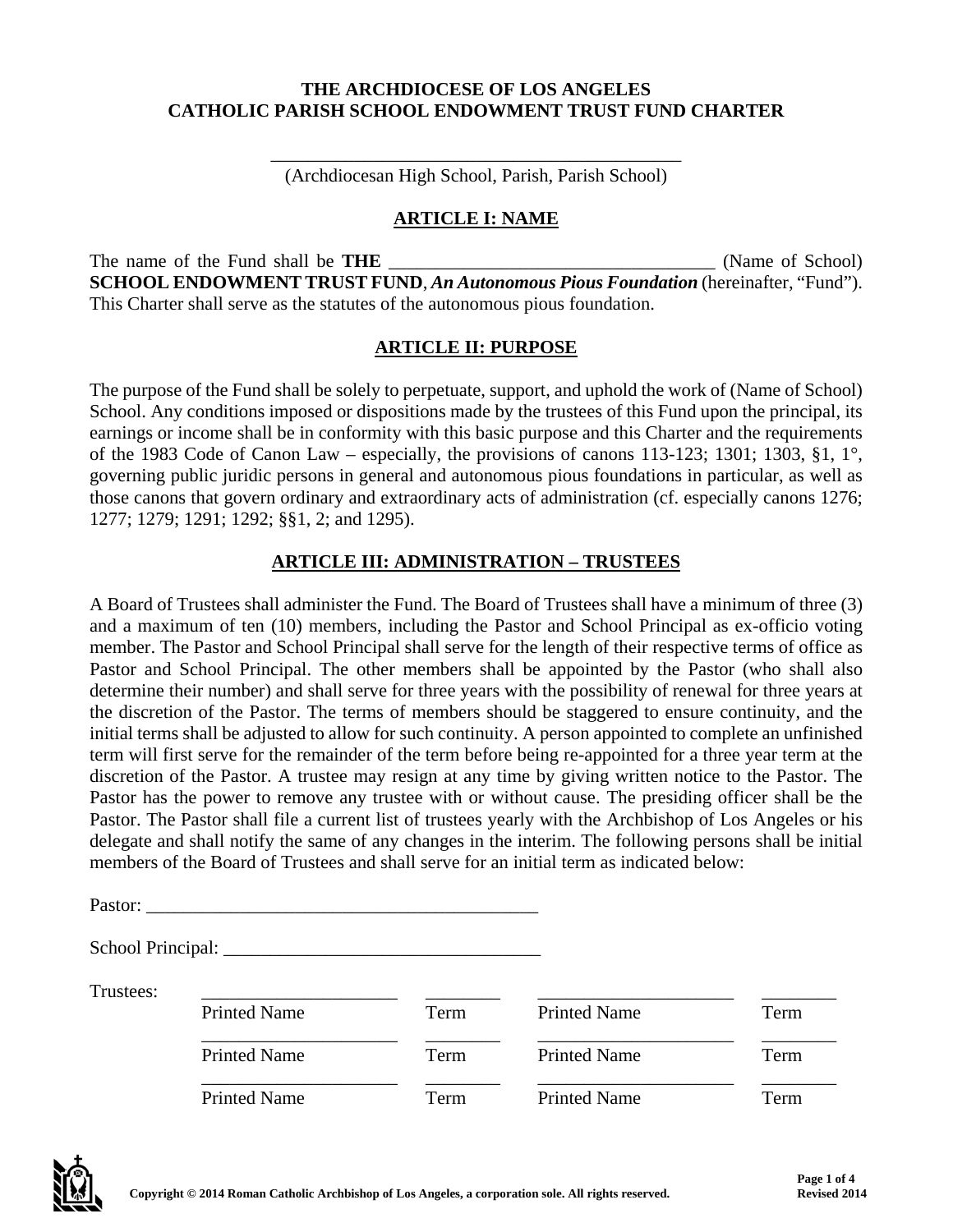## **ARTICLE IV: ADMINISTRATION – VOTING**

A majority of the authorized number of trustees, including the Pastor, constitutes a quorum for the conduct of business. Except for actions subject to Articles VIII, X, XI and XII, a simple majority vote of a quorum shall be adequate to make decisions.

## **ARTICLE V: ADMINISTRATION – MEETINGS**

Regular meetings of the trustees must be called at least twice a year on notice by the Pastor to review and decide matters relating to the Fund. The Pastor may call special meetings on notice, as he judges necessary. Written minutes of all meetings of the Board of Trustees shall be kept. Special meetings may be held by telephone, if a quorum of trustees so agree and participate in the meeting.

# **ARTICLE VI: ACCEPTANCE OF GIFT OR DONATION**

The trustees shall have the right and obligation to review each and every gift or donation, whether made in cash or in kind, and to accept or reject a gift on the basis of its suitability in the furtherance of this Fund. The trustees may reject a gift only after the matter has been reviewed and approved by the Director of Trusts and Estates of the Development Department of the Archdiocese of Los Angeles. All non-cash gifts must be reviewed and approved by the Director of Trusts and Estates of the Development Department of the Archdiocese of Los Angeles before being accepted.

# **ARTICLE VII: DEPOSITING OF PRINCIPAL ASSETS**

The restricted assets of this Fund shall be deposited with the Archdiocesan Catholic Center in the investment pool established by the Archdiocese of Los Angeles for the use of (name of Parish School Endowment Trust Fund).

## **ARTICLE VIII: USE AND DISBURSEMENT OF THE FUND**

The fund can make disbursements only from the earnings of the fund. (Earnings are defined as dividends, interest, realized and unrealized gains and losses). The disbursement works as follows:

1. The percentage disbursement rate is 5% of the total market value of the Fund.

2. The 5% disbursement policy is based on a widely adopted endowment disbursement process of computing the average year end market value of the endowment funds for the past three fiscal years. The purpose of the 5% disbursement policy is that an endowment should be able to earn higher earnings annually over time, which would be added to the fund thereby providing an offset against the erosion of purchasing power through inflation.

In the event that the fund's total returns for a given fiscal year and for the trailing three (3) fiscal years are inadequate to permit a 5% distribution without invading principal, a distribution of up to 5% may be authorized by a unanimous vote of the Board of Trustees with the approval of the Archbishop or his delegate, but in all cases, the principal distributed must be repaid from future returns. In no case may the trustees invade the sum of the original gift with which this Fund was established as an autonomous pious foundation or of any subsequent gift(s) to the Fund without first observing the procedural requirements of Article X below.

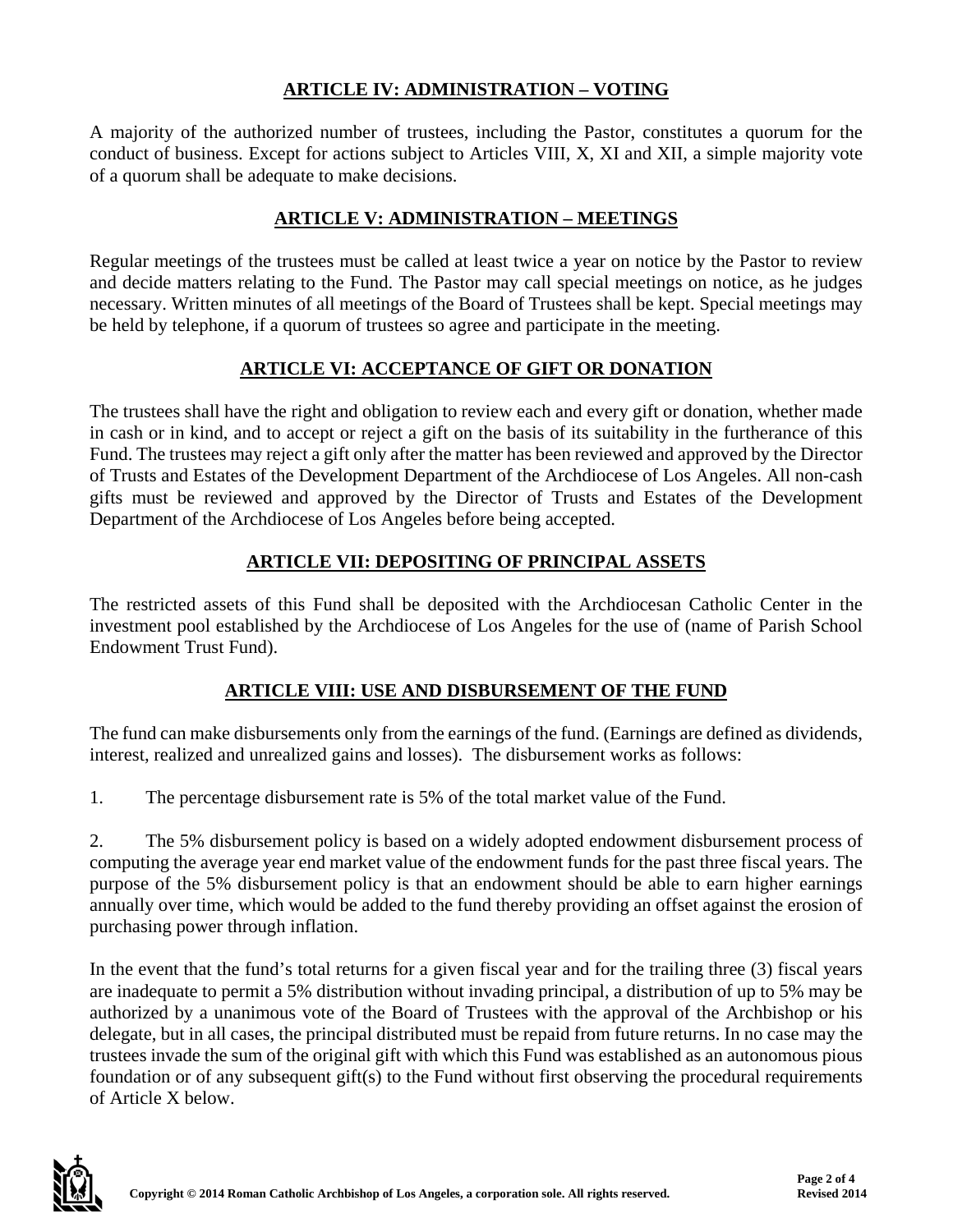Any unused portion of the 5% annual disbursement will revert to principal at the end of the next fiscal year.

The Fund will receive a quarterly statement of activity from the Office of Financial Services of the Archdiocese of Los Angeles. Financial information regarding this Fund can be obtained by the pastor, at any time, from the Office of Financial Services of the Archdiocese of Los Angeles.

## **ARTICLE IX: ADJUDICATION OF DISPUTES**

The Archbishop or his delegate shall have the authority to settle disputes regarding this Fund and its disposition in accordance with the terms of the Charter and the requirements of Canon Law.

# **ARTICLE X: ALTERATION**

The requirements of canons 120-122 and all other canons relevant to public juridic persons must be observed before any alteration of this Fund may take place. To alter this Fund a unanimous vote and recommendation of the Board of Trustees is required and it is to be forwarded to the Archbishop or his delegate. That recommendation must receive the written approval of the Archbishop (or specifically mandated local ordinary), who shall obtain the consent of the College of Consultors and Archdiocesan Finance Council of the Archdiocese of Los Angeles, prior to issuing his approval.

# **ARTICLE XI: EXTINCTION**

As a public juridic person, this Fund is of its nature perpetual. The requirements of canons 120-122 and all other canons relevant to public juridic persons must be observed before it may be extinguished. If the parish school is dissolved or is merged through consolidation of the parish or, in the judgment of the Archbishop or his delegate, the purpose of this Fund is no longer possible, the Fund may be extinguished or transferred to the new merged parish school entity with the consent of the Archdiocesan Finance Council and College of Consultors, in accord with the requirements of canon law, particularly canon 123. The Archbishop or his delegate shall indicate that fact in writing to the Pastor of the above-named Parish.

If the purpose of this Fund is no longer possible, the accumulated earnings and the principal assets will revert unrestrictedly to the (consolidated) parish to be used in accordance with general Archdiocesan norms at the discretion of the Pastor. If the parish has been suppressed, then all accumulated earnings and the principal assets of the Fund, with the consent of the College of Consultors and the Archdiocesan Finance Council, will revert to the Archdiocese of Los Angeles, and be utilized at the Archbishop's discretion.

## **ARTICLE XII: ESTABLISHMENT AND AMENDMENTS**

The Fund is canonically established and this Charter shall become effective when the Pastor receives the written permission to establish the Fund. Prior to said permission, the Archbishop, after obtaining the consent of the College of Consultors and the Archdiocesan Finance Council, shall have issued a decree erecting the Fund as an autonomous pious foundation (canons 1303, §1, 1°; 114, §1; 116, §§1,2), and shall have approved this Charter as the statutes of the pious foundation (canons 117; 94, §1). This Charter may be amended by a unanimous vote of the Board of Trustees, but only after receiving the written permission of the Archbishop or his delegate.